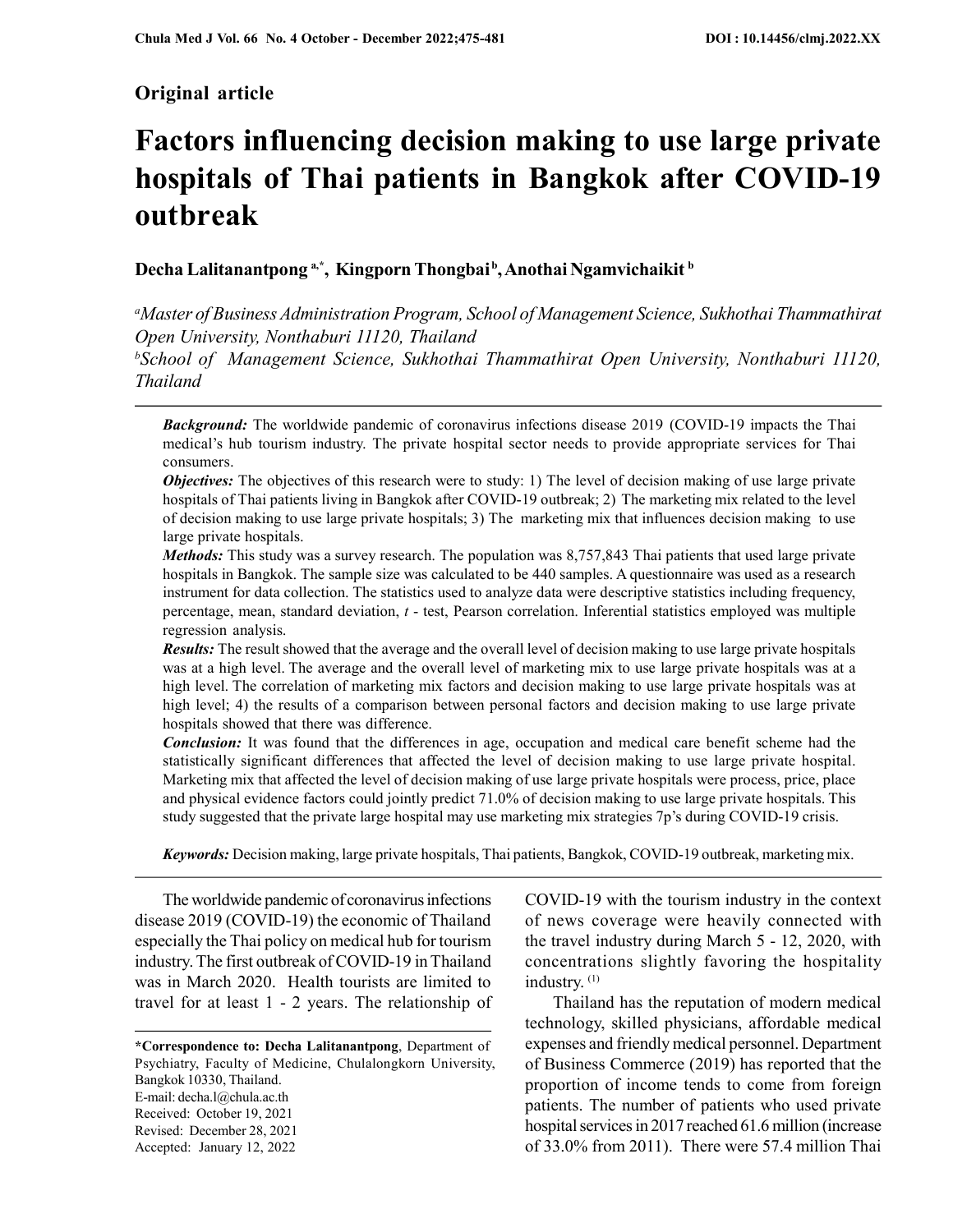patients (93.2%) and 4.2 million  $(6.8\%)$  of them were foreigners.<sup>(2)</sup> Almost half of the foreigners  $(45.6\%)$ used the medical service in Bangkok. Most large private hospitals in Thailand (71.2%) are located in Bangkok.(3)

The COVID-19 pandemic has produced mass market failure in global private health, particularly in tertiary care. Private providers suffered a liquidity crisis, lockdown effect, government regulations and patient deferrals, and the secondary economic impacts of the pandemic.<sup>(4)</sup> The private hospital sector in Thailand wants to earn business income from other means of service and needs to provide appropriate services for the Thai consumers.

The marketing mix is a strategic tool for marketing consisting of product, price, place and promotion or better known as 4P's.<sup>(5)</sup> Zeithaml VA, et al. stated that in addition 3P's complement from the existing marketing mix: people, physical evidence and process. (6) The marketing mix 7p's is applicable to the services industry: 7p's can be described as follows. A product refers to an item that satisfies the consumer's needs or wants. Price refers to the amount a customer pays for a product. Refers to providing customer access is place. Promotion refers to marketing communications. Human factors are those who participate in service delivery is people. Process mean the procedures, mechanisms and flow of activities by which service is delivered and physical evidence is the environment in which the service occurs.

The decision making to use the service will be briefly presented after analyzing all the stages of the buying decision process. When purchasing an item, the buyer actually passes through five stages: problem recognition, information search, evaluation of alternatives, purchase decision, and post purchase behavior.(7) Problem recognition occurs when the buyer recognizes a problem or need triggered by external or internal stimuli. Information search is the amount of information needed in the buying process. Evaluation of alternatives is how the consumer processes information to arrive at brand choices. The purchase decision is the act by the consumer to buy the most preferred brand. The post-purchase decision is the satisfaction or dissatisfaction the consumer feels about the purchase.

#### Materials and methods

Survey research was used as a methodology in this study. The population in this research was Thai population living in Bangkok who used services in large private hospitals in Bangkok. The inclusion criteria were Thai nationals, aged over 20 years who received medical services in large private hospitals. On the contrary, the exclusion criteria were inability to read or write in Thai. The total population was 440 samples. The collection instruments were: 1) a demographic data questionnaire; 2) marketing mix (7P's) -related questionnaires; 3) reasons to use the service of the private hospital questionnaires.

## Research tools

The tool used for data collection was a questionnaire. First section was about demographic characteristics. The personalities of the respondents were gender, age, status, religion, occupation, income, level of education and medical care benefit scheme. The second was the five-point Likert scale developed to measure marketing mix strategy (7p's: 7 aspects, 30 items , rating scale from 1 to highest score of 5). The last section was the reasons to use private hospital services (9 items, rating scale from 1 to highest score of 5). These tools were developed by the researcher. After the reviewing by experts in the content validity and the index of item objective congruence of the questionnaire, then it was modified according to the advice of the experts: Cronbach's alpha coefficient method was calculated and the reliability of the second part questionnaire  $= 0.88$ , and the last part questionnaire  $= 0.93$ .

#### Sampling

There were 15 large private hospital  $(> 250$  beds) in Bangkok.<sup>(8)</sup> The list of hospital were sort by size and then divide to 4 groups. Two hospital s in each group were randomly choosed. The 2017 Thai National Statistical Office reported of 8,757,843 Thai patients ever used large private hospitals in Bangkok.(3) The sample size was calculated by Taro Yamane to be 440 samples.

This study was performed during the COVID-19 crisis in Bangkok in July 2021 while the government locked down the public. Obtaining permission from the selected 8 large private hospitals that allowed this study to be conducted via online method only by introduction website QR-Code at the customer related department. In the next step, all the data was insert into SPSS software for statistical analysis. This study has been approved by the Institutional Review Board (IRB), the Faculty of Medicine, Chulalongkorn University (COA no. 363/2021). All subjects were informed of the objectives and methods of the present study.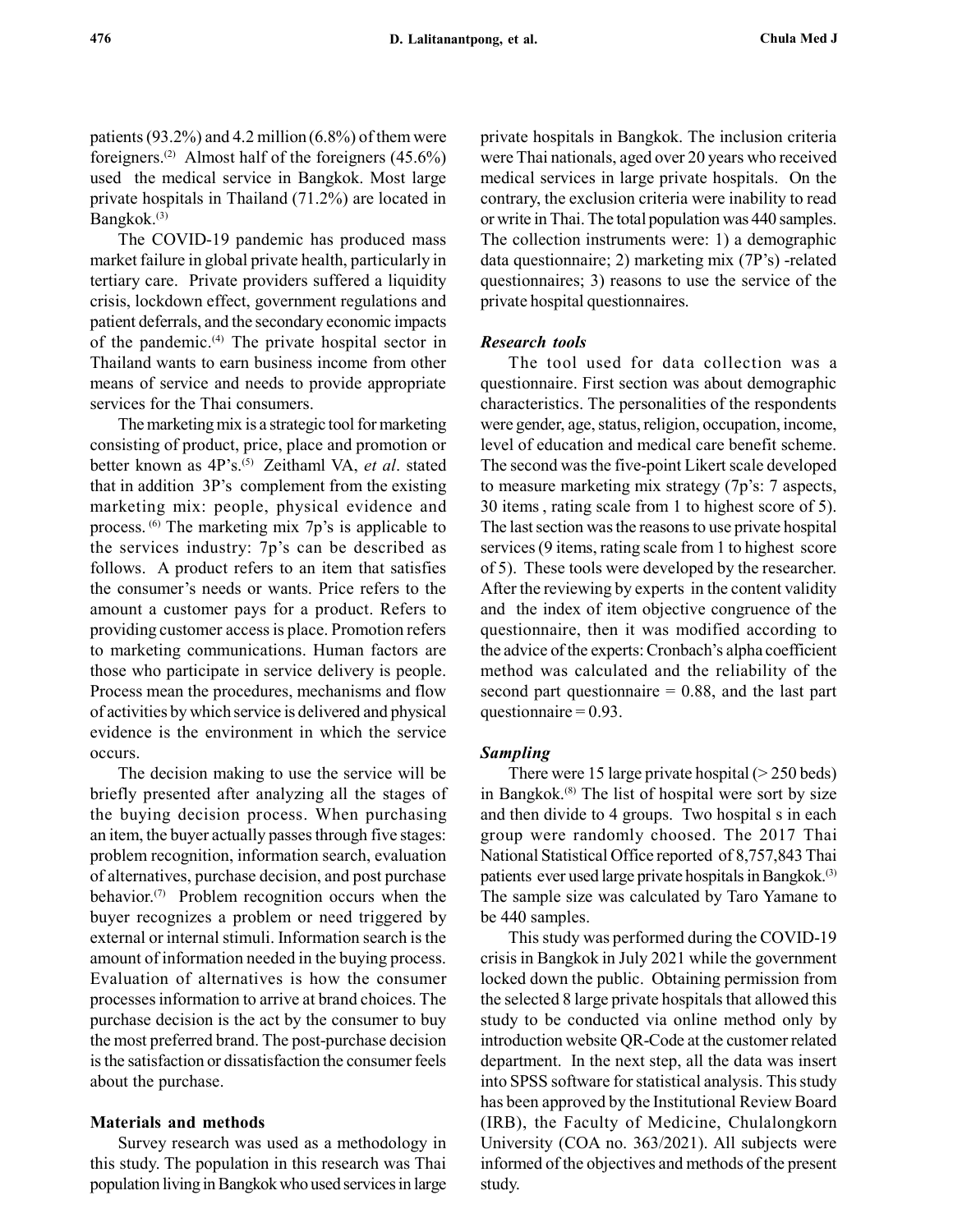## Statistical analysis

The data were analyzed using the SPSS software for Windows 22.0. The rating scale was presented in point and ranking. Data were expressed as mean  $\pm$  standard deviation (SD). The associated factors of marketing mix and the reasons to use hospital services were analyzed by Pearson's correlation coefficient. Significant factors from theoretical review and univariate analysis were entered into the multiple logistic regression model (95% confidence interval (CI)) to identify the potential predictors of reason to use the service in Thai patients.

|  | Table 1. Participants' demographic characteristics. |
|--|-----------------------------------------------------|
|  |                                                     |

A  $P$  - value  $\leq$  0.05 was considered statistically significant.

# Results

#### Participant characteristics

Participants' demographic characteristics are shown in Table 1. The highest proportion in each groups were female (58.5%), age 40 - 50 years (37.7%), married (50.7%), employee (40.0%), bachelor's Degree (62.5%), income 25,001 - 50,000 (45.5%), and social security scheme (36.8%).

| Demographic characteristics                           | $\mathbf N$  | Percentage |  |
|-------------------------------------------------------|--------------|------------|--|
| <b>Gender</b>                                         |              |            |  |
| Male                                                  | 184          | 41.8       |  |
| Female                                                | 256          | 58.8       |  |
| Age (years)                                           |              |            |  |
| $20 - 30$                                             | 33           | 7.5        |  |
| $31 - 40$                                             | 87           | 19.8       |  |
| $41 - 50$                                             | 166          | 37.7       |  |
| $51 - 60$                                             | 108          | 24.5       |  |
| $61 - 70$                                             | 34           | 7.7        |  |
| $71 - 80$                                             | 12           | 2.7        |  |
| <b>Marital status</b>                                 |              |            |  |
| Single                                                | 170          | 38.6       |  |
| Married                                               | 223          | 50.7       |  |
| Divorced/Separated                                    | 47           | 10.7       |  |
| Occupation                                            |              |            |  |
| Unemployed                                            | 28           | 6.4        |  |
| Student                                               | 22           | 5.0        |  |
| Government officer/State enterpriser                  | 43           | 9.8        |  |
| Employee/labor                                        | 176          | 40.0       |  |
| Business owner                                        | 155          | 35.2       |  |
| Other                                                 | 16           | 3.6        |  |
| <b>Education</b>                                      |              |            |  |
| Element school                                        | 17           | 3.9        |  |
| Primary school                                        | 13           | 3.0        |  |
| Secondary school or equivalent                        | 52           | 11.8       |  |
| High vocational certificate or equivalent             | 60           | 13.6       |  |
| Bachelor's Degree                                     | 275          | 62.5       |  |
| Master                                                | 22           | 5.0        |  |
| Doctor of philosophy                                  | $\mathbf{1}$ | 0.2        |  |
| <b>Incomes (Baht/month)</b>                           |              |            |  |
| No income                                             | 32           | 7.3        |  |
| $\leq 10,000$                                         | 31           | 7.0        |  |
| $10,001 - 25,000$                                     | 134          | 30.5       |  |
| 25,001 - 50,000                                       | 200          | 45.5       |  |
| $50,001 - 100,000$                                    | 31           | 7.0        |  |
| >100,001                                              | 12           | 2.7        |  |
| <b>Medicare benefit scheme</b>                        |              |            |  |
| Self-payment                                          | 130          | 29.5       |  |
| Universal coverage scheme                             | 12           | 2.7        |  |
| Social security scheme                                | 162          | 36.8       |  |
| Civil servant/State enterprise medical benefit scheme | 30           | 6.8        |  |
| Health insurance                                      | 102          | 23.2       |  |
| Other                                                 | 4            | 0.9        |  |
|                                                       |              |            |  |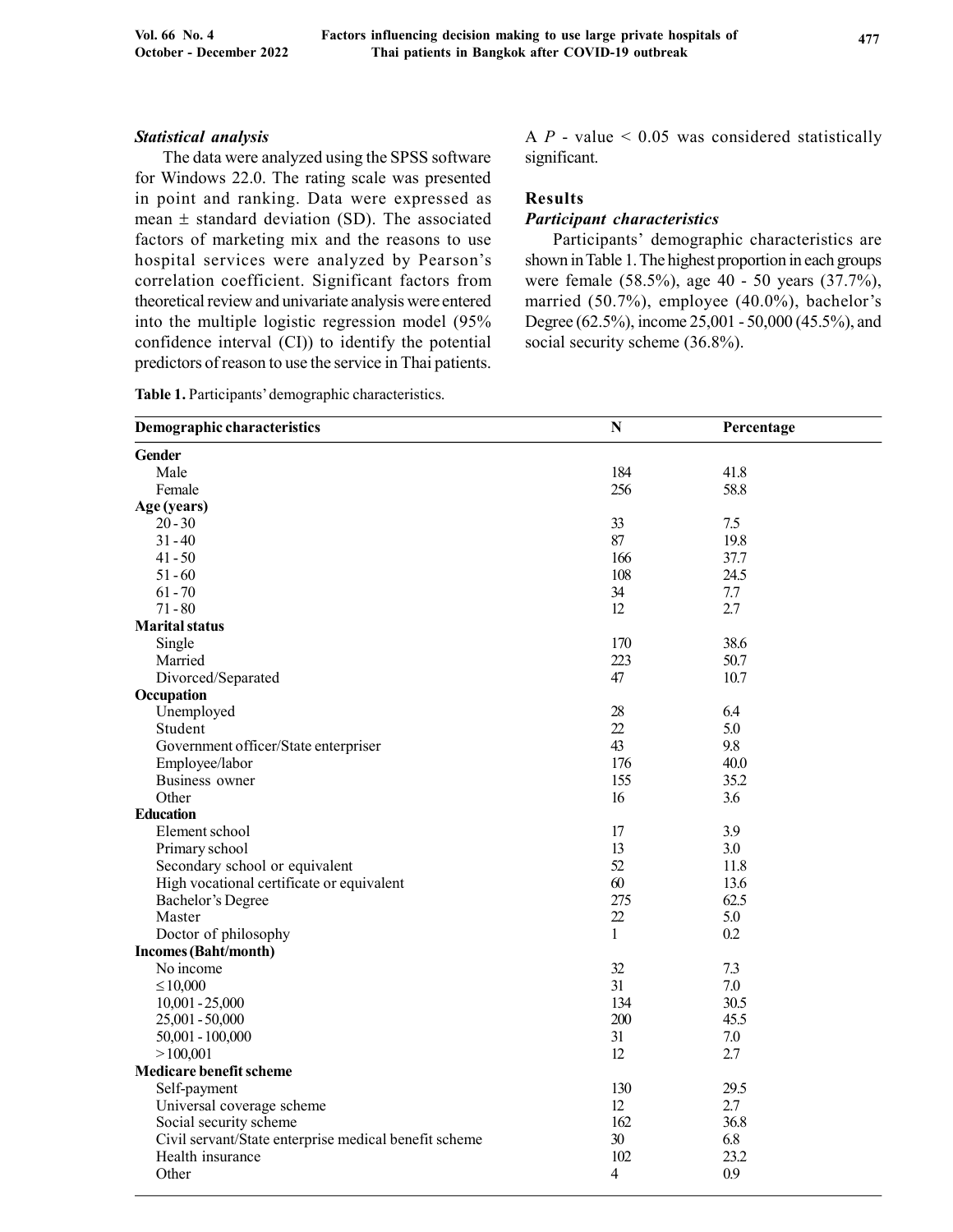## Marketing mix

The average scale of the marketing mix factors demonstrate between 3.62 - 4.33 as in Table 2. The mean score of marketing mix was  $4.02 \pm 0.54$ . The mean of each factors could be sort as follow by order. Personal factor was the most important. Product, place, process, physical evidence, promotion and price were more in descending order. All factors were shown to be important.

# The reasons for decision of choosing the services of large private hospitals.

The reasons for decision of choosing the services of large private hospitals showed in Table 3. The mean score was  $3.94 \pm 0.59$ . The important reasons could be sorted from greatest to least. The most important reason was the well-known of the hospital. Other reasons were confident in quality of modern and efficient of the medical tools, physicians and nurses, requirement of using medical care benefit scheme or health insurance, reasonable cost. The least important reason was the requirement of service during nonworking hours, such as evenings, public holidays.

# Factors affecting the reasons for decision of choosing the services of large private hospitals.

The gender difference had no effect on the reasons for decision to choose the services of large private hospitals. The age factor between group 20 - 30 year and other group showed the different effect on the reasons for decision ( $P < 0.05$ ). The comparison of medical benefit scheme between the Group Civil Servant/State enterprise medical benefit scheme showed the different effect on the reasons for decision ( $P < 0.01$ ). Civil Servant /State enterprise occupation also showed the difference between the other groups on the reason for decision ( $P < 0.01$ ) (Table 4). The relationship between marketing mix factors and reasons for decision of choosing the service had a high correlation  $(P < 0.001)$  (Table 5).

Table 2. Level of importance of marketing mix factors toward decision making of use large private hospitals.

| <b>Marketing mix (7Ps)</b> | Mean | <b>Standard deviation</b> | Level of important |
|----------------------------|------|---------------------------|--------------------|
| Personal                   | 4.33 | 0.66                      | Most               |
| Product                    | 4.31 | 0.57                      | Most               |
| Place                      | 4.10 | 0.64                      | Most               |
| Process                    | 4.05 | 0.60                      | Most               |
| Physical evidence          | 3.92 | 0.64                      | More               |
| Promotion                  | 3.62 | 0.69                      | More               |
| Price                      | 3.62 | 0.73                      | More               |
| Overall                    | 4.02 | 0.54                      | Most               |

Table 3. Mean and standard deviation, the important of the reasons for decision of choosing the services of large private hospitals.

| The reasons for decision of choosing the<br>services of large private hospitals                 | <b>Mean</b> | <b>Standard deviation</b> | Level of important |  |
|-------------------------------------------------------------------------------------------------|-------------|---------------------------|--------------------|--|
| 1. The hospital is well known.                                                                  | 4.53        | 0.66                      | Most               |  |
| 2. Confident in quality of modern and<br>efficient medical tools, equipment of<br>the hospital. | 4.32        | 0.67                      | Most               |  |
| 3. Physicians who reliable in skill and<br>good care Require a specialist.                      | 4.22        | 0.62                      | Most               |  |
| 4. Nurses and other staffs provide services<br>with politeness, gentleness, and hospitality.    | 4.22        | 0.68                      | Most               |  |
| 5. Service with convenience and speed.                                                          | 3.77        | 0.84                      | More               |  |
| 6. The hospital cares about the rights of<br>patients and provides equal service.               | 3.78        | 0.80                      | More               |  |
| 7. Require service during non-working<br>hours, such as evenings, public holidays.              | 3.45        | 1.19                      | More               |  |
| 8. Reasonable cost.                                                                             | 3.60        | 0.80                      | More               |  |
| 9. Require the use of medical care benefit<br>scheme or health insurance.                       | 3.54        | 1.04                      | More               |  |
| Overall                                                                                         | 3.94        | 0.59                      | More               |  |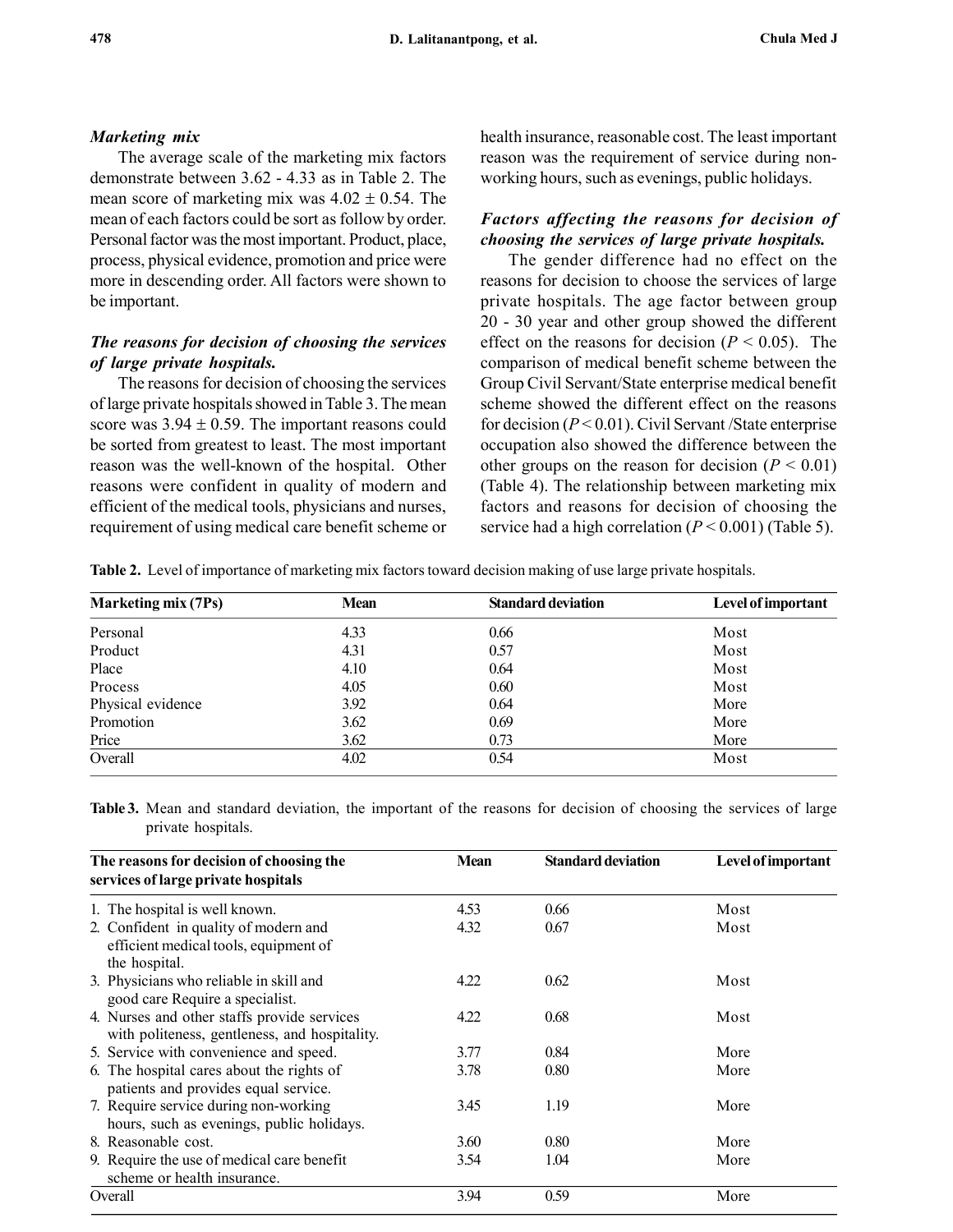| Demographic characteristics           | N   | <b>Mean</b> | <b>Standard deviation</b> | Sig. (2-tailed) |
|---------------------------------------|-----|-------------|---------------------------|-----------------|
| Gender                                |     |             |                           |                 |
| Male                                  | 184 | 3.90        | 0.59                      | 0.230           |
| Female                                | 256 | 3.97        | 0.59                      |                 |
| Age (years)                           |     |             |                           |                 |
| $20 - 30$                             | 33  | 4.17        | 0.67                      | $0.020*$        |
| Other groups                          | 407 | 3.92        | 0.58                      |                 |
| Medicare benefit scheme               |     |             |                           |                 |
| Civil servant/State enterprise        | 30  | 4.27        | 0.58                      | $0.001**$       |
| medical benefit scheme                |     |             |                           |                 |
| Other groups                          | 410 | 3.91        | 0.59                      |                 |
| Occupation                            |     |             |                           |                 |
| Government officer/ State enterpriser | 43  | 4.36        | 0.53                      | $\leq 0.001**$  |
| Other groups                          | 397 | 3.89        | 0.58                      |                 |

Table 4. Factors affecting the reasons for decision of choosing the services of large private hospitals.

 $*P < 0.05, **P < 0.01$ 

Table 5. Correlation of Marketing mix factor 7Ps toward the reasons for decision of choosing the services of large private hospitals.

| <b>Marketing mix factors 7P's</b> |                     | $\boldsymbol{R}$ | <b>Interpretation of the relation</b> |
|-----------------------------------|---------------------|------------------|---------------------------------------|
| Product                           | Pearson correlation | $0.640**$        | High                                  |
|                                   | $Sig. (2-tailed)$   | < 0.001          |                                       |
| Price                             | Pearson correlation | $0.731**$        | High                                  |
|                                   | $Sig. (2-tailed)$   | < 0.001          |                                       |
| Place                             | Pearson correlation | $0.721**$        | High                                  |
|                                   | $Sig. (2-tailed)$   | < 0.001          |                                       |
| Promotion                         | Pearson correlation | $0.598**$        | High                                  |
|                                   | $Sig. (2-tailed)$   | < 0.001          |                                       |
| Personal                          | Pearson correlation | $0.647**$        | High                                  |
|                                   | $Sig. (2-tailed)$   | < 0.001          |                                       |
| Process                           | Pearson correlation | $0.755**$        | High                                  |
|                                   | $Sig. (2-tailed)$   | < 0.001          |                                       |
| Physical evidence                 | Pearson correlation | $0.677**$        | High                                  |
|                                   | $Sig. (2-tailed)$   | < 0.001          |                                       |
| Overall                           | Pearson correlation | $0.806**$        | High                                  |
|                                   | $Sig. (2-tailed)$   | < 0.001          |                                       |
|                                   | N                   | 440              |                                       |

# $* p < 0.01$

# Factors predicted the reasons for decision of choosing the services of large private hospitals.

The multiple correlation coefficient (R) between the variables selected into the forecast coefficient regression equation  $(R^2)$  and the increase in forecast coefficient significance  $(R^2 \text{ Change})$  were used to predict decision to use the large private hospital services are shown in model 1 - 4 (Table 6). The forecast coefficient was increased finally to 0.710  $(R<sup>2</sup> = 0.710)$ , which was a statistically significant at the 0.05 level. Marketing mix that affected the level

of decision making of use large private hospitals were process $(X1)$ , price  $(X2)$ , place  $(X3)$  and physical evidence factors (X4) could jointly predict 71.0% of decision making to use large private hospitals at the 0.05 level. Regression coefficient analysis by selecting variables with stepwise regression is shown in Table 7. Multiple regression analysis model in this study is Y (The reasons for decision of choosing the services of large private hospitals) =  $0.519 + 0.324$  X1 + 0.314  $X2 + 0.149 X3 + 0.092 X4$ .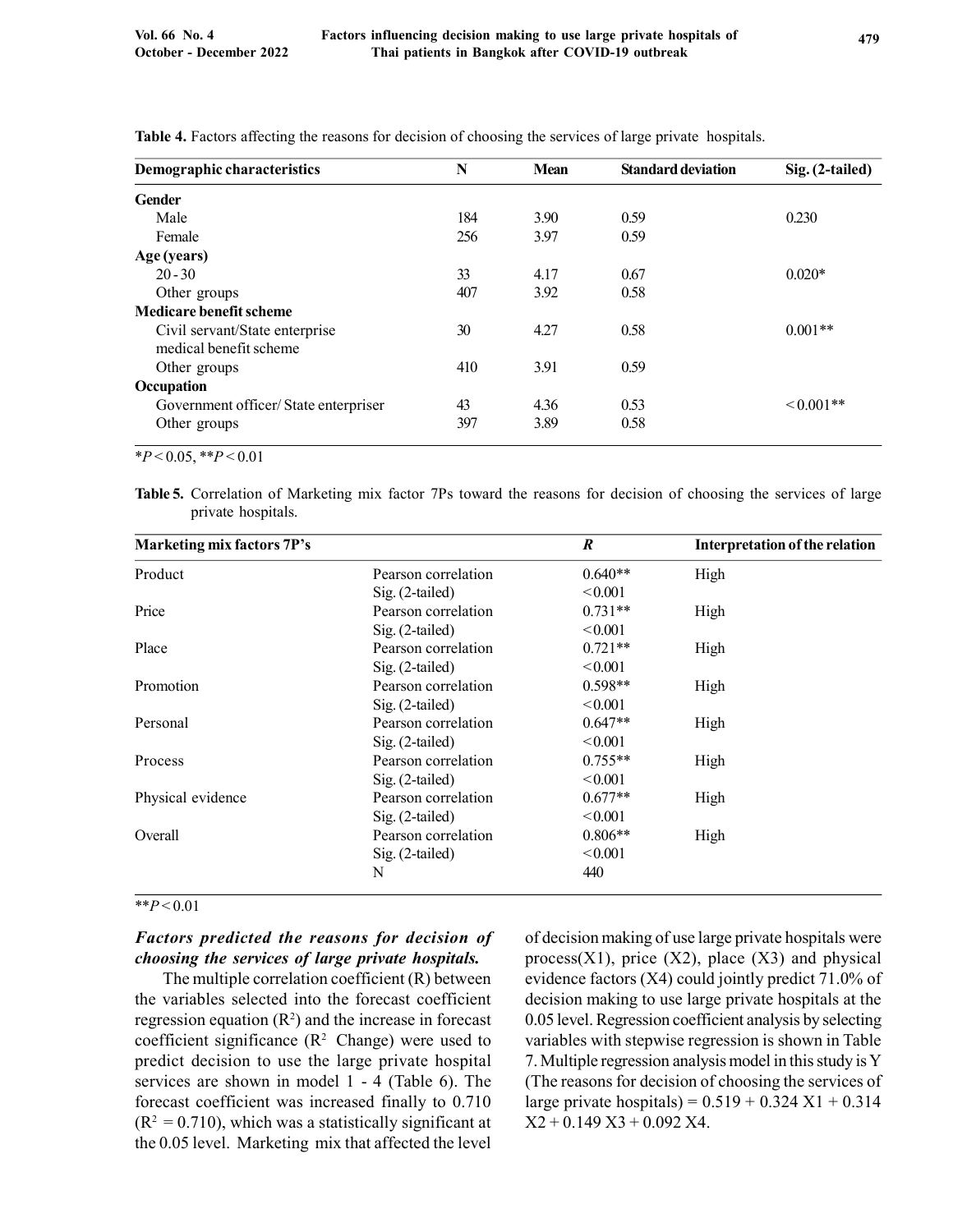| <b>Model</b> |                      | $\mathbf{R}^2$ | $R^2$ Change | Sig. F Change |
|--------------|----------------------|----------------|--------------|---------------|
|              | $0.755^{\rm a}$      | 0.570          | 0.570        | $<0.001**$    |
| C<br>∠       | 0.832 <sup>b</sup>   | 0.692          | 0.122        | $0.001**$     |
| 3            | $0.841$ <sup>c</sup> | 0.706          | 0.014        | $0.001**$     |
| 4            | 0.843 <sup>d</sup>   | 0.710          | 0.003        | $0.023*$      |

Table 6. Multiple regression analysis.

 $*P < 0.05$ ,  $*P < 0.01$ 

a. Predictors: (Constant), Process (X1)

b. Predictors: (Constant), Process (X1), Price (X2)

c. Predictors: (Constant), Process (X1), Price (X2), Place (X3)

d. Predictors: (Constant), Process (X1), Price (X2), Place (X3), Physical evidence (X4)

e. Dependent variable: The reasons for decision of choosing the services of large private hospitals (Y)

Table 7. Regression coefficient analysis by selecting variables with stepwise regression.

| <b>Model</b>           | В     | <b>Std. Error</b> | <b>Beta</b> |        | Sig.    |
|------------------------|-------|-------------------|-------------|--------|---------|
| (Constant)             | 0.519 | 0.110             |             |        |         |
| Process $(X1)$         | 0.324 | 0.046             | 0.327       | 7.034  | < 0.001 |
| Price(X2)              | 0.314 | 0.028             | 0.384       | 11.373 | < 0.001 |
| Place $(X3)$           | 0.149 | 0.042             | 0.159       | 3.531  | < 0.001 |
| Physical evidence (X4) | 0.092 | 0.041             | 0.099       | 2.274  | 0.023   |

 $R = 0.843$ ,  $R^2 = 0.710$ ,  $R^2$ Change = 0.003, F Change = 5.169, Sig. F Change = 0.023, Sig. = 0.05

## Discussion

Every aspect of the marketing mix strategy affects the reason for use large private hospital service. The results emphasize the important of the marketing mix factors which should be further discussed in result section (Table 2). Process, price, place and physical evidence may be first strategy to choose because of their close relate with a high level of correlation with reasons for choose the hospital service. The hospital departments should clearly separated, the service procedures were not complicated, easy to understand, followed by the costeffectiveness strategy by focusing on medical services be appropriate medical expenses, medicines and medical supplies are reasonable and worthwhile. Place should be easily accessible. The other strategies is marketing promotion activities should be organized and providing health check-up packages at special prices in holidays and festivals. This was similar to the previous study of Laotha P, et  $al^{(9)}$  The reasons for decision of choosing the services of large private hospitals were the well known of the hospital, Confident in quality of modern and efficient of the medical tools, physicians and nurses. This was similar to the previous study before the COVID-19 pandemic of Raknak C.<sup>(10)</sup> These factors are therefore important to consider first because the patient need feeling of safe and security. Personal factors such as age, occupation, medical care benefit scheme related to the reason for choosing the hospital service especially in the younger age group. In this study implied that government officer and state enterpriser tend to choose the service in private hospital despite having the right in a government hospital showed the willing to pay for better services .Therefore, it should be studied as the target population among service users aged 20 - 30 years and Civil servants occupation. This will reflect the trend of the private healthcare business in the future.

Marketing mix that affected the level of decision making of use large private hospitals could jointly predict 71.0 % of decision making to use hospital service in this study. Therefore, the hospital should consider choosing process, price, place and physical evidence factors strategies as the priority. Strategic 7'sp can be used in the same way as before the outbreak of the disease.

COVID-19 outbreak can be considered as global crisis. It affects a wide range of people both mental and socioeconomic aspect so the study of the impact